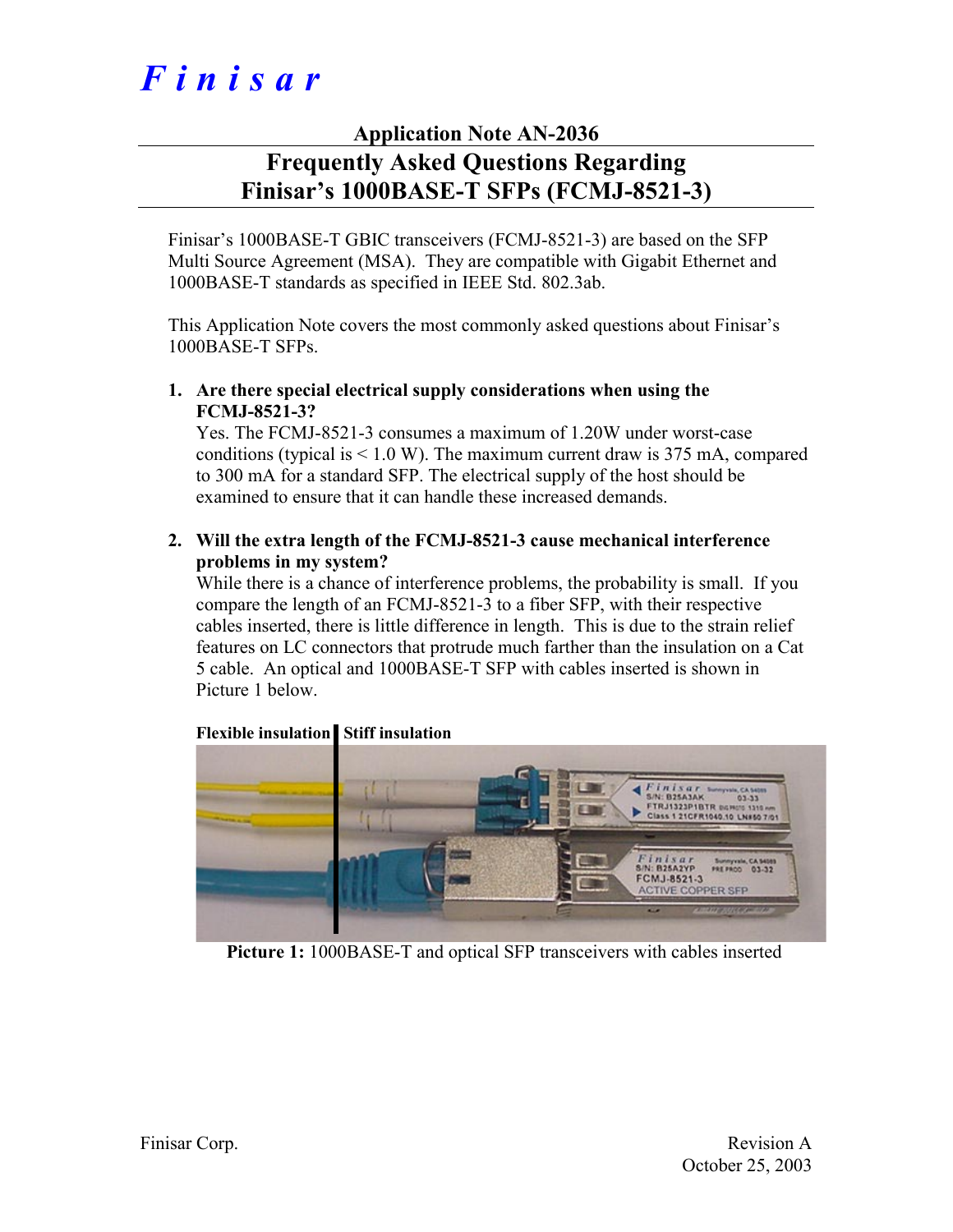# **3. What cable type is recommended for use with the FCMJ-8521-3?**

The FCMJ-8521-3 was designed to operate using standard Cat 5 cable. You can safely use Cat 5e or Cat 6 cables, as these are improved versions of Cat 5. For short cable runs, with intricate routing, stranded cable is recommended, as it is more flexible. For longer cable runs  $(20m)$ , solid-core cable is recommended, where the lower resistance of this cable type is more appropriate.

# **4. Does the FCMJ-8521-3 support digital diagnostics as defined for SFPs?**

Serial identification information at address A0h is supported per SFF-8472. However, the enhanced digital diagnostics functions are not supported. In addition, certain diagnostics functions unique to 1000BASE-T transceivers can be accessed at address 0xAC. See questions 5 and 18 for more information.

## **5. What is the PHY and how can it be accessed?**

The Finisar FCMJ-8521-3 uses the Marvell 88E1111 Physical Layer IC (PHY) to convert between the SERDES and 1000Base-T interfaces. This chip has a number of useful features available on internal registers that can be accessed via the 2 wire bidirectional serial interface at address 0xAC.

## **6. What is SGMII mode?**

SGMII is a proprietary mode of communication between the MAC and PHY to allow for 10/100/1000BASE-T operation. In 100BASE-T mode, the MAC still transmits to the PHY at 1.25Gb/sec, but each byte is repeated 10 times. The PHY then converts this repeated data to 100BASE-T format. The process is the same in 10BASE-T mode but each byte is repeated 100 times.

#### **7. How do you configure the module for 10/100/1000BASE-T operation?**

The FCMJ-8521-3 can be used with a SGMII (without clocks) Rev. 1.5 interface. This interface supports 10, 100 and 1000 BASE-T modes of operation, as mentioned above. To enable SGMII mode, and advertise the proper speed, you will need to access the PHY via the 2 wire bi-directional serial interface. Please refer to Table 1 for details on enabling SGMII and advertising the proper speed/duplex. A simple power cycle will return the module to normal operation. *Note: you can only advertise one speed/duplex setting.* 

| <b>PHY Address: 0xAC</b> |                   |                                                |
|--------------------------|-------------------|------------------------------------------------|
| <b>Register Address</b>  | <b>Write Data</b> | <b>Description</b>                             |
| 0x1B                     | 0x9084            | Enable SGMII mode                              |
| 0x09                     | 0x0E00            | Advertise 1000BASE-TX Full-Duplex              |
| 0x09                     | 0x0D00            | Advertise 1000BASE-TX Half-Duplex              |
| 0x04                     | 0x0C81            | Advertise 100BASE-TX Full-Duplex               |
| 0x04                     | 0x0C41            | Advertise 100BASE-TX Half-Duplex               |
| 0x04                     | 0x0C21            | Advertise 10BASE-TX Full-Duplex                |
| 0x04                     | 0x0C11            | Advertise 10BASE-TX Half-Duplex                |
| 0x00                     | 0x8140            | Software reset to allow changes to take effect |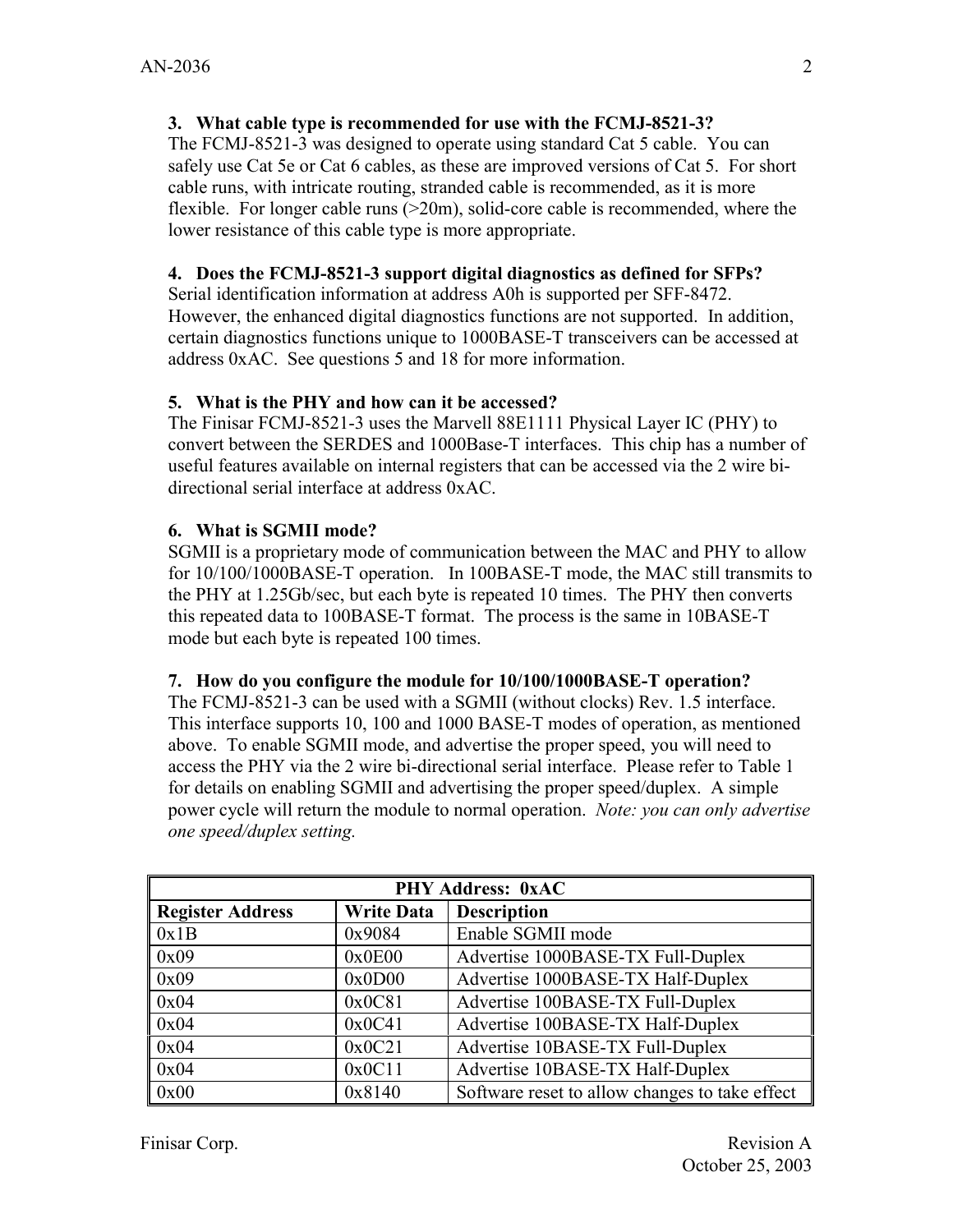#### **Table 1:** Configuration settings for SGMII mode.

#### **6. What are key features of the FCMJ-8521-3?**

The FCMJ-8521-3 is designed to be a fiber-port-compliant device that functions properly in any slot designed for optical SFPs, with no hardware or software changes. This is accomplished by enabling hardware strapping options of the PHY during manufacture that allows 1000BASE-X auto negotiation to proceed normally (this is explained in more detail below). The FCMJ-8521-3 does not have link detection circuitry - the RX\_LOS pin is internally grounded.

#### **7. What is auto-negotiation?**

Auto-Negotiation is the communication or handshake between two remote devices to first determine if the two devices can transfer data to one another, and if so, the specifics of data transfer such as data rate, flow control, and duplex traffic.

#### **8. What does 1000BASE-T or 1000BASE-X mean?**

This designation is an Institute of Electrical and Electronics Engineers (IEEE) shorthand identifier. The "1000" in the designation refers to the transmission speed of 1000 Mbps. The "BASE" refers to BASE band signaling, indicating that only Ethernet signals are carried on the medium. The "T" represents twisted-pair copper cable (for example Cat 5), and the "X" represents fiber optic cable.

#### **9. What is the difference between 1000BASE-T and 1000BASE-X autonegotiation?**

1000BASE-T auto-negotiation is conducted over the Cat 5 cable between the two 1000BASE-T devices (see Figure 1 below). 1000BASE-X auto-negotiation is typically conducted between two host systems over fiber. In the case where FCMJ-8521-3s are installed in the host systems, the 1000BASE-X auto-negotiation information is used to set the configuration options the FCMJ-8521-3 advertises during 1000BASE-T auto-negotiation (see Question 10 below).



**Figure 1:** Link configuration of the FCMJ-8521-3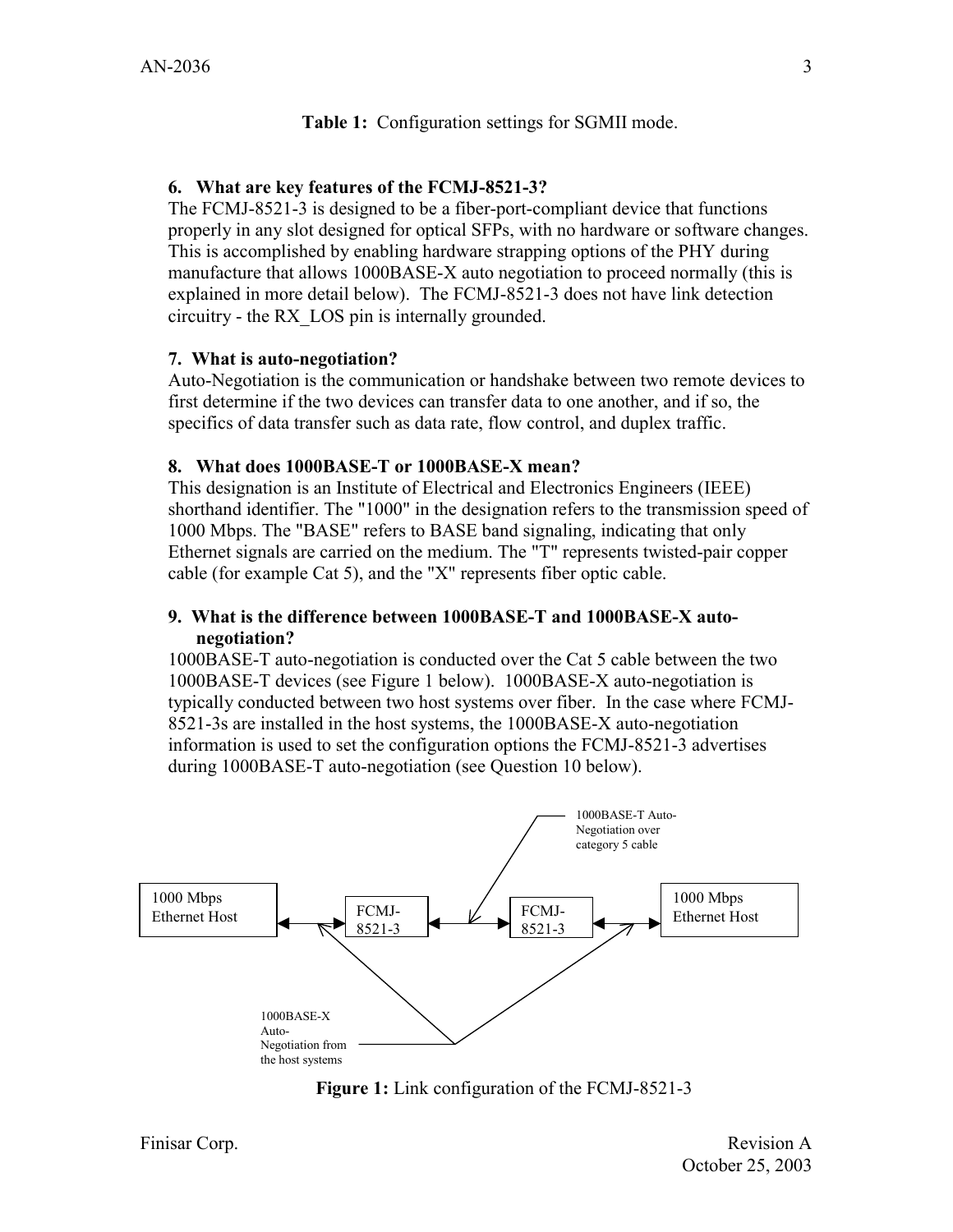#### **10. Does the FCMJ- 8521-3 support 1000BASE-X auto-negotiation from the host system?**

The 1000BASE-X auto-negotiation from the host systems is supported and should be enabled when using the FCMJ-8521-3.

#### **11. Does the host system need to support 1000BASE-T auto-negotiation?**

No, the 1000BASE-T auto-negotiation is fully supported by the FCMJ-8521-3. The FCMJ-8521-3 uses the fiber auto-negotiation (1000BASE-X AN) information it receives from the host to adjust the configuration options that it advertises during copper auto-negotiation.

#### **12. When using the FCMJ-8521-3, does the host know that it is driving a copper transceiver?**

No, to the host system, Finisar's FCMJ-8521-3 will appear to be a fiber transceiver. From the host's perspective, acknowledgements received during the 1000BASE-X auto-negotiation process are coming from the remote link partner even though they are coming from the FCMJ-8521-3.

#### **13. When using the FCMJ-8521-3, what keeps the 1000BASE-X autonegotiation from finishing before the 1000BASE-T auto-negotiation?**

The FCMJ-8521-3 will hold back acknowledgement to the host until the copper autonegotiation (1000BASE-T AN) is resolved, and then it will send the 1000BASE-X auto-negotiation advertisements and acknowledgement information. This way, the host can complete 1000BASE-X auto-negotiation without knowing copper autonegotiation was involved. This process will slow down 1000BASE-X autonegotiation, because it will be delayed until the 1000BASE-T auto-negotiation is complete (4-8 seconds).

#### **14. How are abilities resolved between the host and the FCMJ-8521-3 once copper auto-negotiation is complete?**

Once the copper side completes auto-negotiation (1000BASE-T AN), the abilities received are compared with the abilities received from the host. If the abilities are the same, the fiber auto-negotiation (1000BASE-X AN) final handshake is performed and the link is established. If the abilities are not the same, the fiber auto-negotiation (1000BASE-X AN) is restarted.

#### **15. Since RX\_LOS is grounded on the FCMJ-8521-3, what indication is there to determine whether the link is functioning or not?**

If the host is receiving idles, /I/ ordered sets, from the FCMJ-8521-3 then the link is good. If the host is receiving auto-negotiation coded words, /C/ ordered sets, or junk then the link is down. You can also access the PHY at register 0x11, bit 10 for real time link indication. 1=Link up, 0=Link down.

#### **16. Your data sheet indicates that the FCMJ-8521-3 is set to "Preferred Master" mode. What does this mean?**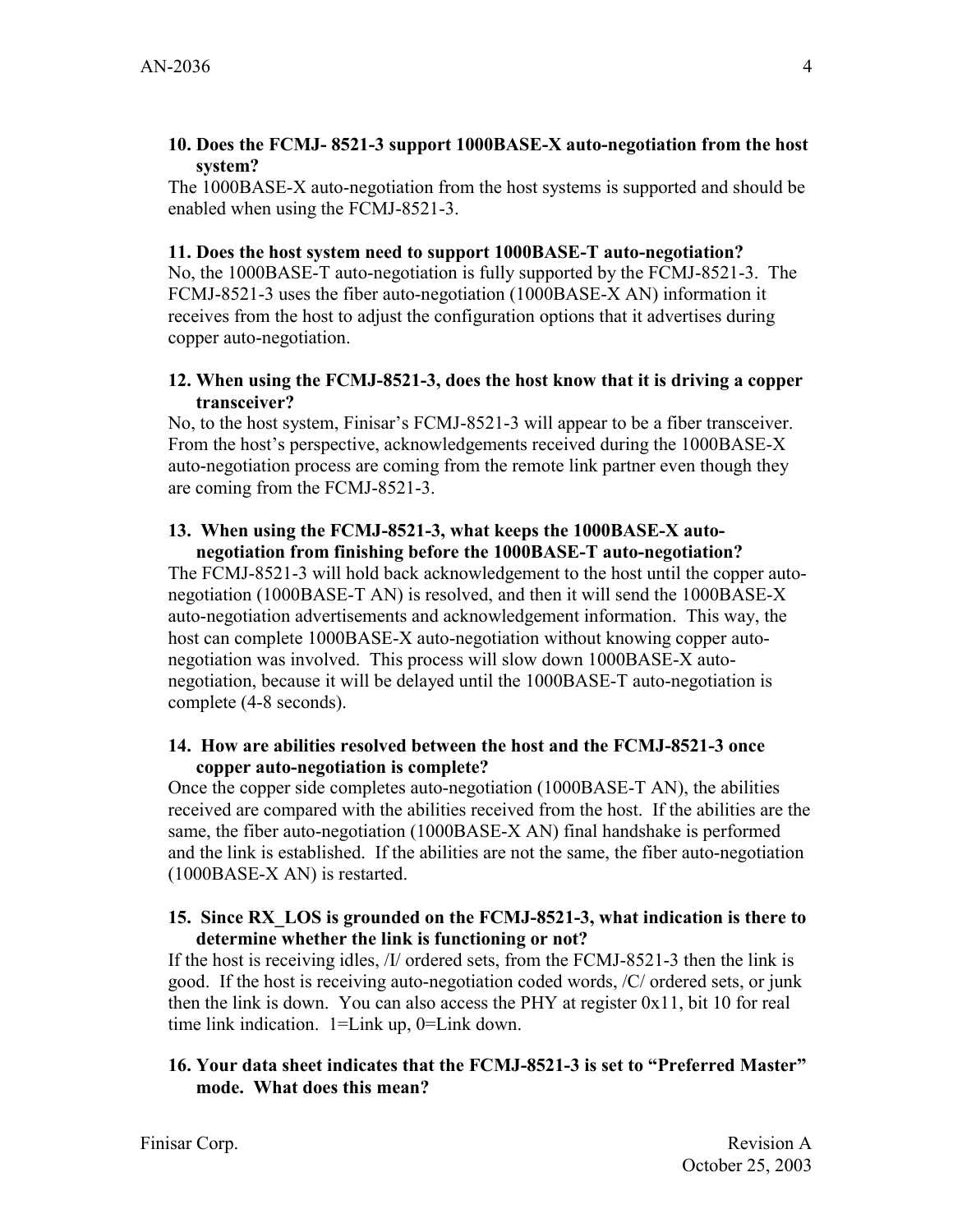In 1000 BASE-T, one of the link partners becomes the master, and the other becomes the slave. The master uses its local clock to transmit data on the Cat 5 cable, while the slave uses the clock recovered from the data received from its link partner. During 1000BASE-T auto-negotiation, the link partners agree to 10/100/1000 Mb/s operation, and determine who is the master and who is the slave. Forcing master or slave mode can cause conflicts, so the FCMJ-8521-3 is set to preferred master mode. If both link partners advertise the same preference, a pseudo random number generator will determine the master/slave choice.

#### **17. The FCMJ-8521-3 data sheet indicates that TX Fault is not supported. What does this mean?**

Pin 2 on the SFP connector is specified as the TX Fault output. Under a set of transmitter conditions specified by the manufacturer, the TX Fault pin is driven high. For optical SFPs, this functionality is often useful in indicating a possible eye-safety condition. For electrical SFPs, this functionality is typically of little value. The TX Fault pin is permanently grounded on the FCMJ-8521-3.

#### **18. Can you provide greater detail on PHY registers?**

The Marvell datasheet for the 88E1111 is confidential, and you must register at the Marvell extranet at **https://www.marvell.com/login/sign\_up.do** to gain access.

#### **19. Is external loopback possible for this module, and do you have any other recommendations to aid in testing and debugging?**

Although the PHY does have a test mode for external loopback, the regular operation of the PHY must be severely modified to work with an external loopback cable. By design all 1000BASE-T PHYs cancel the effects of their own transmissions from the received signals, also called Near End Cross Talk (NEXT) canceling. If line A is connected to line B, the crosstalk between the lines becomes 100%, and the PHY will automatically cancel the entire signal. Therefore, to enable external loopback, the NEXT canceling must be disabled, which can then make debugging, and testing ineffective.

Finisar recommends using line loopback and internal loopback for testing and debugging purposes in 1000BASE-T mode. This mode still requires that the PHY is reconfigured, but not in a way that could disguise problems in the system.

#### **20. How does Line Loopback mode work?**

Line loopback allows a link partner to send frames into the PHY to test transmit and receive data paths. Frames sent from a link partner into the PHY, before reaching the MAC interface pins are looped back and sent out on the line side. This allows the link partner to receive its own frames.

To enable line loopback, the Finisar FCMJ-8521-3 must first establish copper link with another link partner. If auto-negotiation is enabled, both link partners should advertise the same speed and full duplex. If auto-negotiation is disabled, both link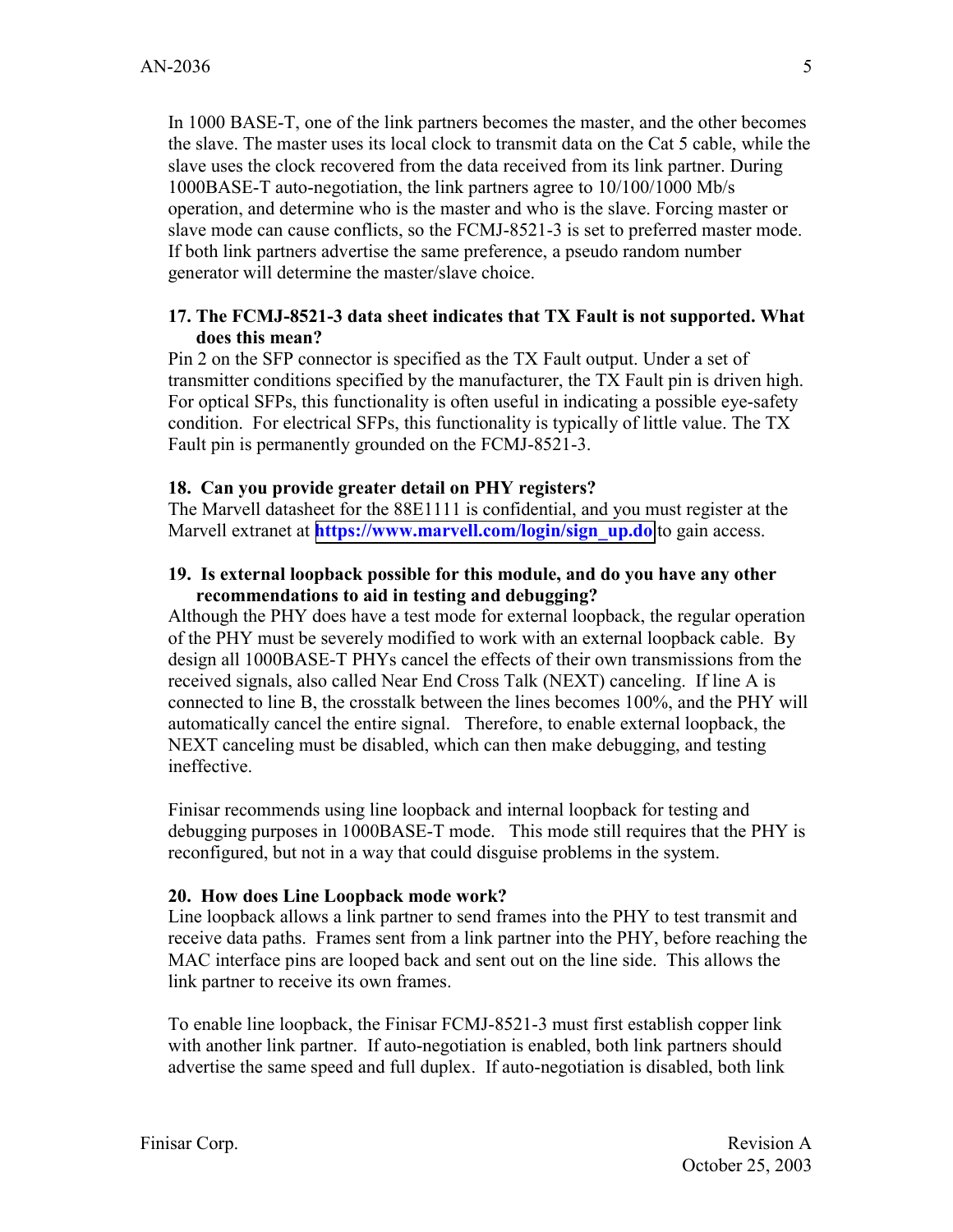partners need to be forced to the same speed and full duplex. Once link is established, enable the line loopback mode by writing to register 0x14 bit 14.

 $0x14$  bit  $14 = 1$  (Enable line loopback)  $0x14$  bit  $14 = 0$  (Disable line loopback)

Once the line loopback is enabled, the link partner can send data into the PHY.



RJ45 Cable

**Figure 2:** Line Loopback Setup

#### **21. How do you configure the module for internal loopback testing?**

Internal loopback testing is a quick way to check the integrity of the MAC to SFP connections. Data sent from the host system to the SFP is looped back internally, in the SFPs PHY (data sent to the TX of the SFP is looped out the RX pins). This requires register writes to the PHY to put it in loopback mode. For the internal loopback operation, fiber auto-negotiation should be disabled, both on the PHY and on the MAC. This is because the SFP mode of operation requires a handshake between the fiber auto-negotiation on the MAC side, and the copper auto-negotiation on the RJ45 side. Since the loopback mode automatically disables the receive functionality on the copper side, it will be impossible to carry out this handshake that is required by the SFP mode of operation.

To enable loopback, write to the following registers:

Reg  $0x14$  bit  $3 = 0$  Disable Fiber Auto-Negotiation Reg 0x00 bit  $15 = 1$  Software reset. Needed to update register 20.3 setting Reg  $0x00$  bit  $14 = 1$  Enable loopback.

After loopback test is completed, you can now re-enable fiber auto-negotiation by setting register  $0x14$  bit  $3=1$  and soft resetting the PHY.

#### **22. Are there any noteworthy errata items pertaining to the Marvell PHY?**

Yes, there are two issues that are associated with the current rev. B0 silicon of the PHY.

a. In SGMII mode, if the link partner is a 10Mb repeater hub, the Marvell PHY may potentially send frames to the MAC with an alignment error.